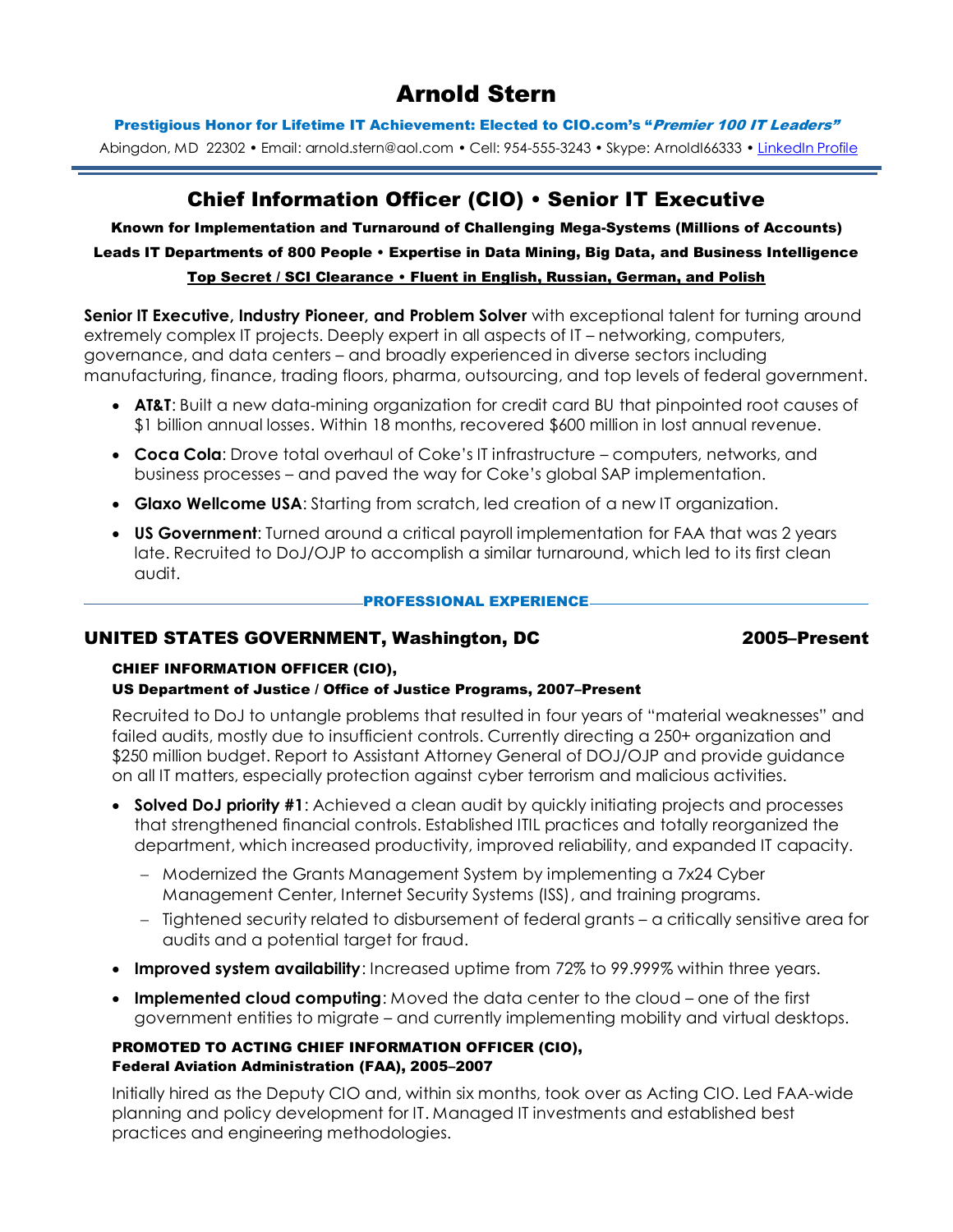- **Solved FAA priority #1**: Integrated the FAA payroll and HR systems into the newly consolidated federal system – a project that was already two years late. Devised and executed a plan that concurrently solved payroll integration in addition to chronic IT issues.
- **Established enterprise data-security**: Directed FAA's Information Systems Security (ISS) program, which ensures data integrity, availability, and confidentiality.
- **Advised senior management**: Represented FAA interests before Congress, the Office of Secretary of Transportation, OMB, and various Federal and state agencies.

## SPHERION CORPORATION, Fort Lauderdale, FL **2001–2004**

*Staffing, recruitment, and outsourcing firm • \$1.8 billion annual revenue and 700 offices worldwide.* Vice President of Technology Services

Reorganized IT, recruiting, and training programs. Increased reliability and stabilized infrastructure & applications. Supported ERP implementation. Led 163-person staff and \$52 million budget.

- **Awarded "Department of The Year"**: Dramatically cut costs and improved productivity via flawless PeopleSoft Implementation (Spherion's first-ever such award to the IT organization).
- **Converted Spherion's legacy system to PeopleSoft**: Completely transformed back-and-front office operations for 500 branches.

## THE COCA-COLA COMPANY, Atlanta, GA 1998–2001

## Director of Information Technology and World Wide Support

Recruited by former boss to overhaul Coke's enterprise IT infrastructure as the #1 prerequisite for Coke's global SAP implementation. Managed five technology centers, 785-person staff, and \$187 million budget that supported operations in over 267 countries.

## **Restructured Coke's global infrastructure organization**:

- Increased service level to 24x7, cut headcount by 143, and sped processing by 37%.
- Concurrently cut budget by \$37 million and cut salary-operating expenses by over 36%.
- Managed a \$51 million project that redesigned Coke's Global Network IP, PKI, and Global Secure Network Access with fail-over to backup centers worldwide.
- Achieved a \$58 million cost-cutting mandate via downsizing, outsourcing, and implementation of shared services in Europe and US.
- **Directed worldwide deployment of SAP/R3**: Europe, Asia, Africa, and the Americas.

### ADDITIONAL EXPERIENCE

**AT&T UNIVERSAL CARD SERVICES**, Jacksonville, FL (1995-1998), Vice President, Technology Services for the credit card division of AT&T (\$3 billion annual revenue). Directed 320-person staff – and \$63 million annual budget – that supported customer care, voice, data mining, desktops, communications, and software engineering.

- **Solved AT&T priority #1**: Hired a world-class data-mining team that identified root causes of \$1 billion annual losses. Within 2 years, implemented business and IT controls that recovered \$600 million in annual lost revenue.
- **Introduced a web-based, smart-card system**: Saved \$7 million annually. Re-engineered underperforming departments, which saved \$18 million in annually.

**GLAXO WELLCOME**, Research Triangle Park, NC (1993–1995), Director, of Technology Services: Accepted a challenge from Glaxo CIO – a former boss at NYSE – to "build an IT organization for me," starting from the ground up.

**Built a 120-person team**: Scaled-up operations to handle explosive growth of Zantac (\$1B).